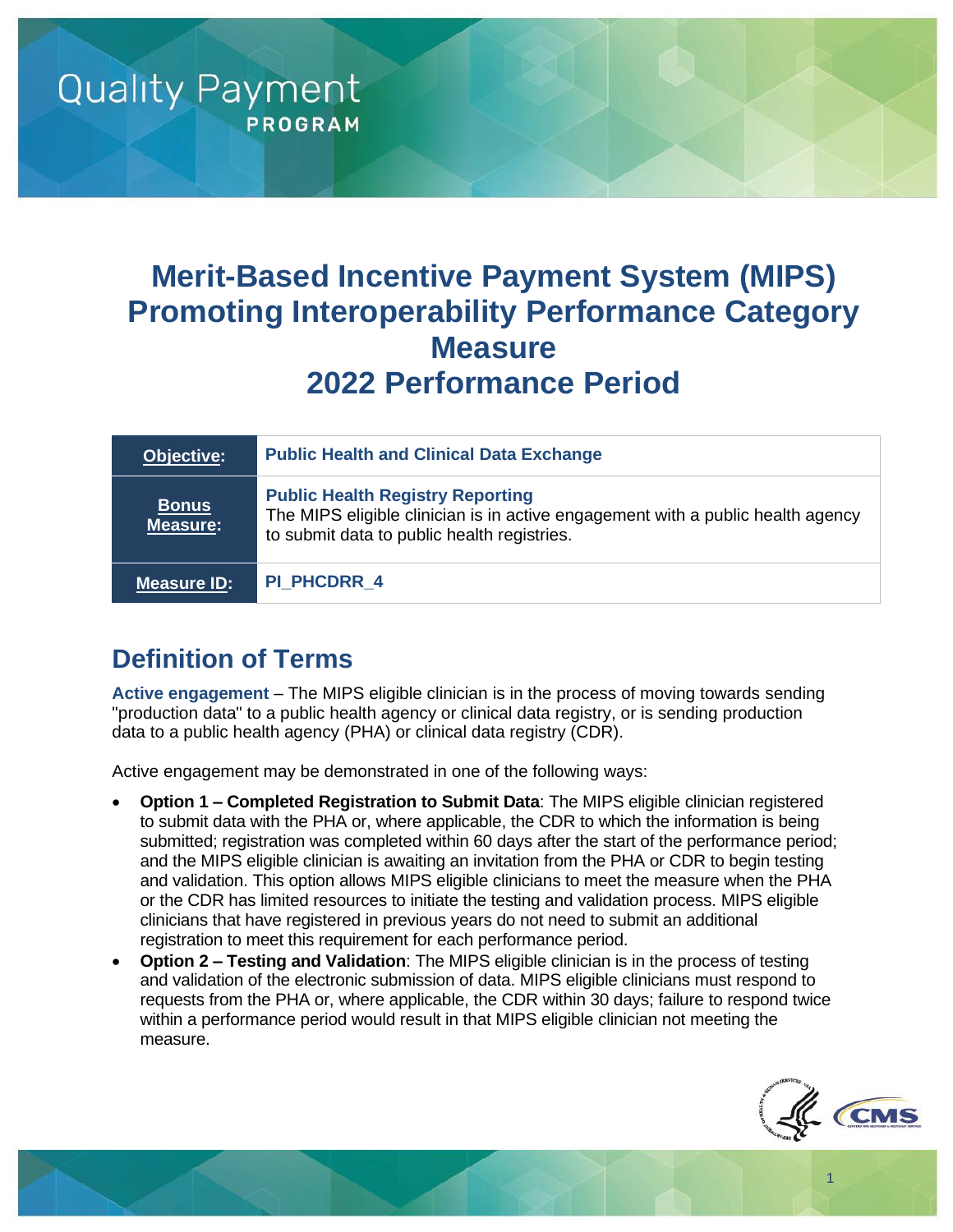

• **Option 3 – Production**: The MIPS eligible clinician has completed testing and validation of the electronic submission and is electronically submitting production data to the PHA or CDR.

**Production data –** Refers to data generated through clinical processes involving patient care, and it is used to distinguish between data and "test data" which may be submitted for the purposes of enrolling in and testing electronic data transfers.

### **Reporting Requirements**

#### **YES/NO**

The MIPS eligible clinician must attest YES to being in active engagement with a PHA to submit data to public health registries.

# **Scoring Information**

- Required for Promoting Interoperability Performance Category Score: **No**
- Measure Score: **N/A**
- Eligible for Bonus Score: **Yes, 5 points**

**Note**: The following measures are included in the Public Health and Clinical Data Exchange objective: Immunization Registry Reporting (required), Electronic Case Reporting (required), Public Health Registry Reporting (optional), Clinical Data Registry Reporting (optional), and Syndromic Surveillance Reporting (optional).

In order to earn a score greater than zero for the Promoting Interoperability performance category, MIPS eligible clinicians must:

- $\circ$  Complete the activities required by the Security Risk Analysis and High Priority Practices SAFER Guide<sup>1</sup>, submit their complete numerator and denominator or Yes/No data for all required measures, and attest to the Actions to limit or restrict compatibility or interoperability of CEHRT statement.
- o Failure to report at least a "1" in all required measures with a numerator or reporting a "No" for a Yes/No response measure (except for the SAFER Guides measure<sup>2</sup>) will result in a total score of 0 points for the Promoting Interoperability performance category.

<sup>1</sup> The SAFER, or Safety Assurance Factors for EHR Resilience, Guides measure was added in the CY 2022 Physician Fee Schedule Final Rule but will not affect Promoting Interoperability performance category participants' scores in 2022.

<sup>2</sup> In 2022, eligible clinicians will be required to submit one "yes/no" attestation statement for completing an annual self-assessment of the High Priority Practices SAFER Guide, but the "yes" or "no" attestation response will not affect the Promoting Interoperability performance category score.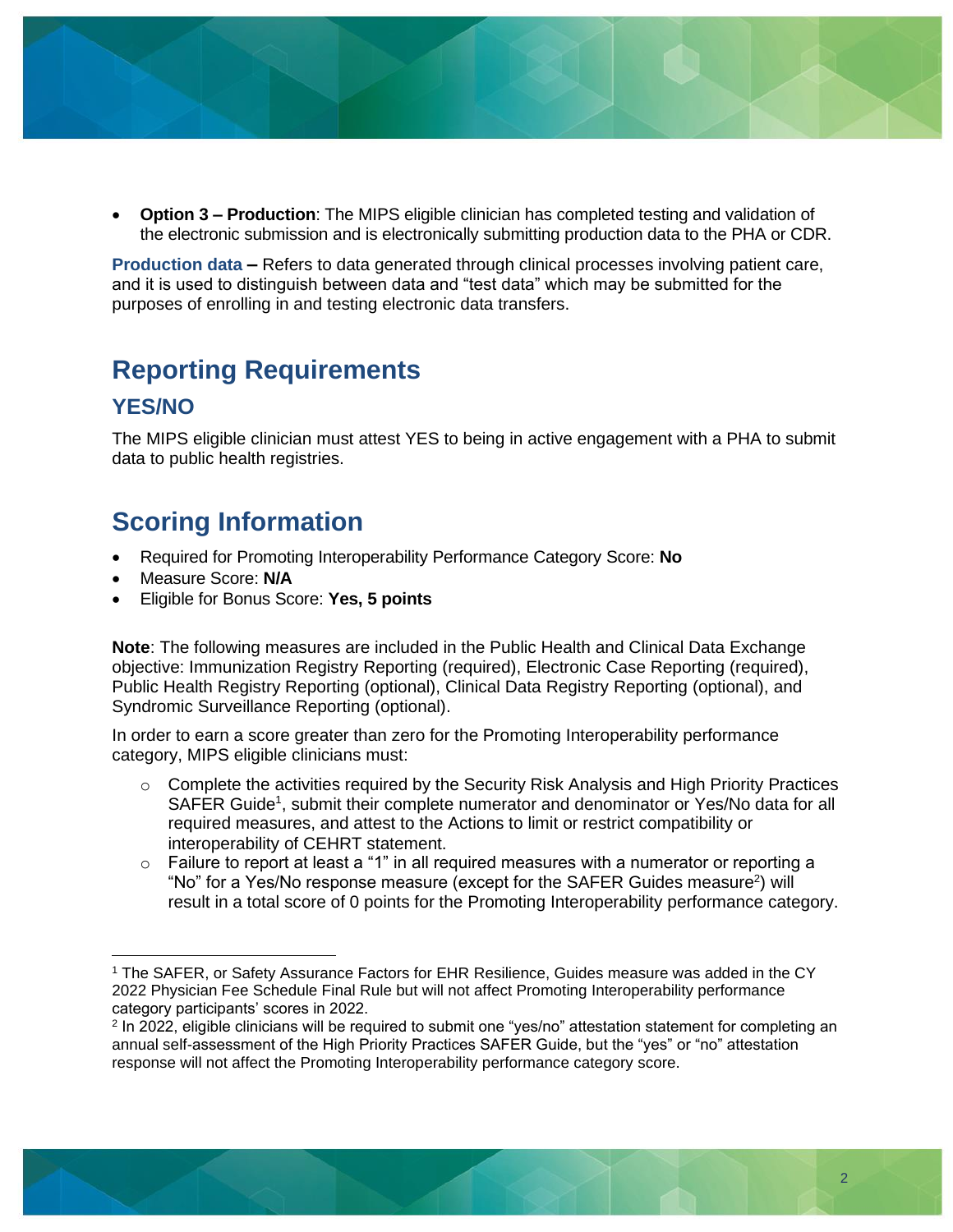# **Additional Information**

- In 2022, MIPS eligible clinicians may use CEHRT meeting the existing 2015 Edition certification criteria, updated to the 2015 Edition Cures Update, or a combination of the two, to meet the CEHRT definition. (85 FR 84472)
- To learn more about the 2015 Edition Cures Update and the changes to 2015 Edition certification criteria finalized in the 21<sup>st</sup> Century Cures Act final rule (85 FR 25642), we encourage MIPS eligible clinicians to visit [https://www.healthit.gov/curesrule/final-rule](https://www.healthit.gov/curesrule/final-rule-policy/2015-edition-cures-update)[policy/2015-edition-cures-update.](https://www.healthit.gov/curesrule/final-rule-policy/2015-edition-cures-update)
- To check whether a health IT product has been certified to criteria updated for the 2015 Edition Cures Update, visit the Certified Health IT Product List (CHPL) at [https://chpl.healthit.gov/.](https://chpl.healthit.gov/)
- 2015 Edition or 2015 Edition Cures Update functionality must be used as needed for a measure action to count in the numerator during a performance period. However, in some situations the product may be deployed during the performance period, but pending certification. In such cases, the product must be certified to the 2015 Edition or the 2015 Edition Cures Update by the last day of the performance period.
- The measures under the Public Health and Clinical Data Exchange objective are reported using "yes or no" responses. The MIPS eligible clinician will receive the full 10 points for reporting two "yes" responses for the two required measures, or for submitting a "yes" for one measure and claiming an exclusion for another. If there are no "yes" responses and two exclusions are claimed, the 10 points will be redistributed to the Provide Patients Electronic Access to Their Health Information measure.
- Reporting on more than one of the three optional measures for this objective will not result in more than 5 bonus points.
- The definition of jurisdiction is general, and the scope may be local, state, regional or at the national level. The definition will be dependent on the type of registry to which the provider is reporting. A registry that is ''borderless'' would be considered a registry at the national level and would be included for purposes of this measure.
- If the PHA does not use a specified standard, it must use another standard specified in 170.205 to meet the measure. For example, the transmission could be in the form of a Consolidated Clinical Document Architecture (C-CDA) per 170.205(a)(4), or Quality Reporting Document Architecture (QRDA) per 170.205(h)(2).
- MIPS eligible clinicians who have previously registered, tested, or begun ongoing submission of data to a registry do not need to "restart" the process.
- An eligible clinician may count a specialized registry (such as prescription drug monitoring) if the eligible clinician is in Active Engagement under the applicable requirements for that year.
- When MIPS eligible clinicians choose to report as a group, data should be aggregated for all MIPS eligible clinicians under one Taxpayer Identification Number (TIN). This includes those MIPS eligible clinicians who may qualify for reweighting through an approved Promoting